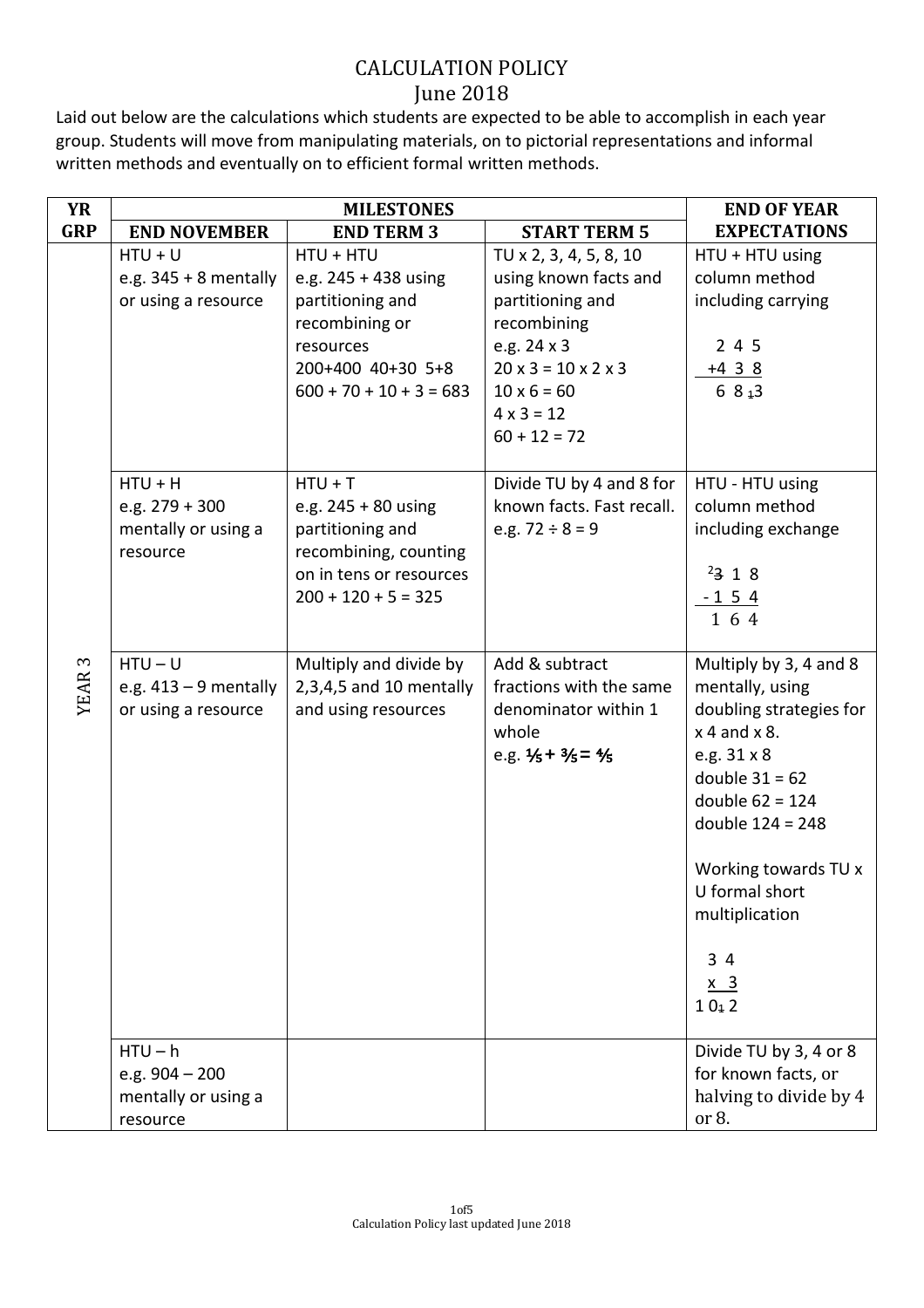| <b>YR</b>  |                      | <b>MILESTONES</b>                                 |                                  | <b>END OF YEAR</b>               |
|------------|----------------------|---------------------------------------------------|----------------------------------|----------------------------------|
| <b>GRP</b> | <b>END NOVEMBER</b>  | <b>END TERM 3</b>                                 | <b>START TERM 5</b>              | <b>EXPECTATIONS</b>              |
|            | Multiply and divide  | Add and subtract                                  | ThTU + ThHTU using               | ThTU + ThHTU using               |
|            | by 6 using mental    | ThHTU using informal                              | column method,                   | column method,                   |
|            | recall, partitioning | methods, including                                | including carrying e.g.          | including carrying e.g.          |
|            | and formal short     | partitioning and using                            |                                  |                                  |
|            | multiplication       | resources                                         | 7 4 5                            | 7 4 5                            |
|            |                      | e.g. 6523 + 1846                                  | $+438$                           | $+438$                           |
|            |                      |                                                   | $1_1 1 8_4 3$                    | $1_1 1 8_4 3$                    |
|            |                      | or 4873 - 1937                                    |                                  |                                  |
|            | Add & subtract       | Multiply and divide by                            | ThHTU - ThHTU using              | ThHTU - ThHTU using              |
|            | fractions with the   | 9 and 11 using mental                             | column method,                   | column method,                   |
|            | same denominator     | recall, partitioning and                          | including exchange e.g.          | including exchange               |
|            |                      | formal short                                      | $23$ 1 8 6                       | e.g.                             |
|            |                      | multiplication                                    |                                  | $23^{11}86$                      |
|            |                      |                                                   | $\frac{-1\ 5\ 4\ 3}{1\ 6\ 4\ 3}$ | $-1$ 5 4 3                       |
|            |                      |                                                   |                                  | $1\;6\;4\;3$                     |
|            |                      |                                                   |                                  |                                  |
|            |                      | HTU x U using                                     | All multiplication &             | HTU x U formal short             |
|            |                      | partitioning or other                             | division facts to 12 x 12        |                                  |
|            |                      | informal methods                                  |                                  | HTU x U formal short             |
|            |                      | e.g. 643 x 9                                      |                                  | e.g.                             |
|            |                      | $600 \times 9 = 5400$                             |                                  | 4 6 2                            |
| YEAR 4     |                      | $40 \times 9 = 360$                               |                                  | <u>_6</u><br>$\mathsf{X}$        |
|            |                      | $3 \times 9 = 27$                                 |                                  | $2\,7_3\,7_1\,2$                 |
|            |                      |                                                   |                                  |                                  |
|            |                      | $5400 + 360 + 27$                                 |                                  |                                  |
|            |                      | $5700 + 80 + 7 = 5787$<br>Divide by 10 and 100 to | UxUxU                            | HTU ÷ U formal short             |
|            |                      | 1 decimal place.                                  | e.g. 4 x 6 x 3                   |                                  |
|            |                      | e.g.                                              | rearrange                        | $22^{1/6}$                       |
|            |                      | $670 \div 10 = 67$                                | $4 \times 3 \times 6$            | $6 \overline{A \overline{3}^13}$ |
|            |                      | $673 \div 10 = 67.3$                              | $12 \times 6 = 72$               |                                  |
|            |                      | $67 \div 10 = 6.7$                                |                                  |                                  |
|            |                      |                                                   | HTU x U formal short             |                                  |
|            |                      |                                                   | e.g.                             |                                  |
|            |                      |                                                   | 4 6 2                            |                                  |
|            |                      |                                                   | $x \t 6$                         |                                  |
|            |                      |                                                   | $2\,7_3\,7_4\,2$                 |                                  |
|            |                      |                                                   | TU $\div$ U by partitioning,     |                                  |
|            |                      |                                                   | e.g.                             |                                  |
|            |                      |                                                   | $96 \div 3$                      |                                  |
|            |                      |                                                   | $90 \div 3 = 30$                 |                                  |
|            |                      |                                                   | $6 \div 3 = 2$                   |                                  |
|            |                      |                                                   | $30 + 2 = 32$                    |                                  |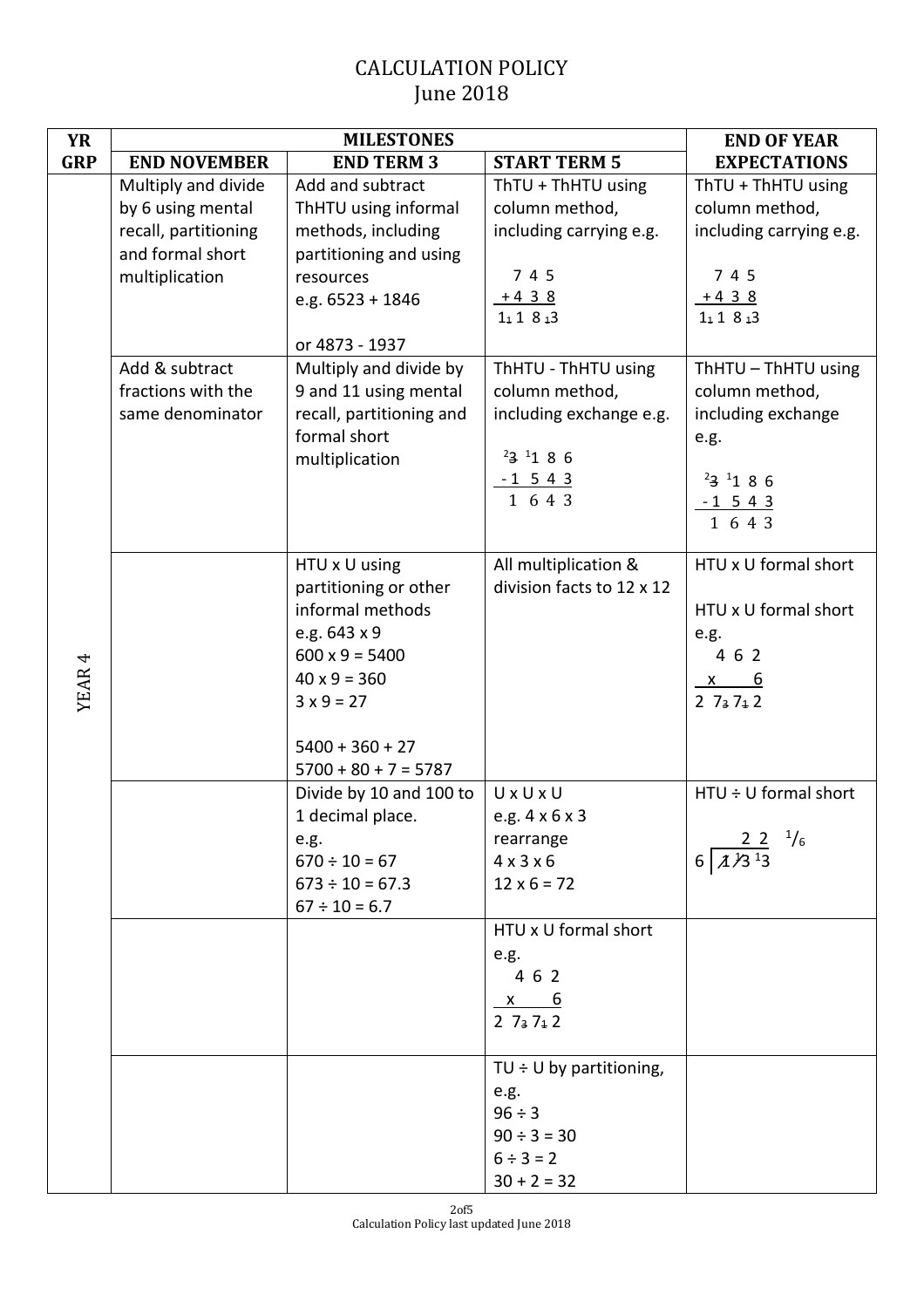| $I$ ulit $L$ ulo |  |  |  |  |  |
|------------------|--|--|--|--|--|
|                  |  |  |  |  |  |
|                  |  |  |  |  |  |
|                  |  |  |  |  |  |

| <b>YR</b>         | <b>MILESTONES</b>                                                                                                                                                                           |                                                                                                                                                      |                                                                                                           | <b>END OF YEAR</b>                                                                                                                                            |
|-------------------|---------------------------------------------------------------------------------------------------------------------------------------------------------------------------------------------|------------------------------------------------------------------------------------------------------------------------------------------------------|-----------------------------------------------------------------------------------------------------------|---------------------------------------------------------------------------------------------------------------------------------------------------------------|
| <b>GRP</b>        | <b>END NOVEMBER</b>                                                                                                                                                                         | <b>END TERM 3</b>                                                                                                                                    | <b>START TERM 5</b>                                                                                       | <b>EXPECTATIONS</b>                                                                                                                                           |
|                   | Recall all<br>multiplication and<br>division facts to 12 x<br>12 and derive<br>extended facts<br>e.g.<br>$30 \times 7 = 210$<br>$720 \div 9 = 80$                                           | Add & subtract any<br>whole numbers using<br>column methods                                                                                          | ThHTU x U using short<br>formal multiplication<br>e.g.<br>2894<br>$x \qquad 9$<br>26808436                | Add & subtract any<br>number including<br>decimals using the<br>column method                                                                                 |
|                   | Multiply and divide<br>by 10 and 100<br>mentally to 2<br>decimal places<br>e.g.<br>$673 \div 100 = 6.73$                                                                                    | ThHTU - HTU mentally,<br>using jottings to assist<br>e.g.<br>4713 - 638                                                                              | HTU x TU using formal<br>long multiplication<br>4 5 2<br>6 <sub>7</sub><br>X<br>331164<br>237120<br>30284 | ThHTU x TU using<br>formal long<br>multiplication<br>2 8 9 4<br>$\frac{29}{2}$<br>$\underline{x}$<br>26808436<br>$5_1$ $7_4$ $8_8$ $8_8$ 0<br>$8_1 3$ 9 1 2 6 |
| YEAR <sub>5</sub> | Add & subtract<br>fractions with same<br>denominator,<br>including mixed<br>numbers.<br>e.g.<br>$1\frac{3}{5} + 2\frac{4}{5} = 5\frac{2}{5}$<br>$7\frac{1}{3} - \frac{2}{3} = 6\frac{2}{3}$ | ThHTU x TU using<br>partitioning and<br>recombining                                                                                                  | Divide by 10, 100 and<br>1000 to 2 decimal<br>places.<br>e.g.<br>$3.8 \div 10 = 0.38$                     | ThHTU $\div$ TU using<br>formal long division<br>e.g.<br>3 1 5<br>$\frac{1}{3}$ 37 8 0<br>12<br>360<br>180<br>120<br>60<br><u>-60</u><br>$3784 \div 12 = 315$ |
|                   |                                                                                                                                                                                             | Add & subtract<br>fractions with<br>denominators which<br>are multiples of same<br>number<br>e.g.<br>$\frac{1}{3}$ + $\frac{5}{6}$ = 1 $\frac{1}{6}$ |                                                                                                           | Divide to 3 decimal<br>places.<br>$45632 \div 1000 = 45.632$                                                                                                  |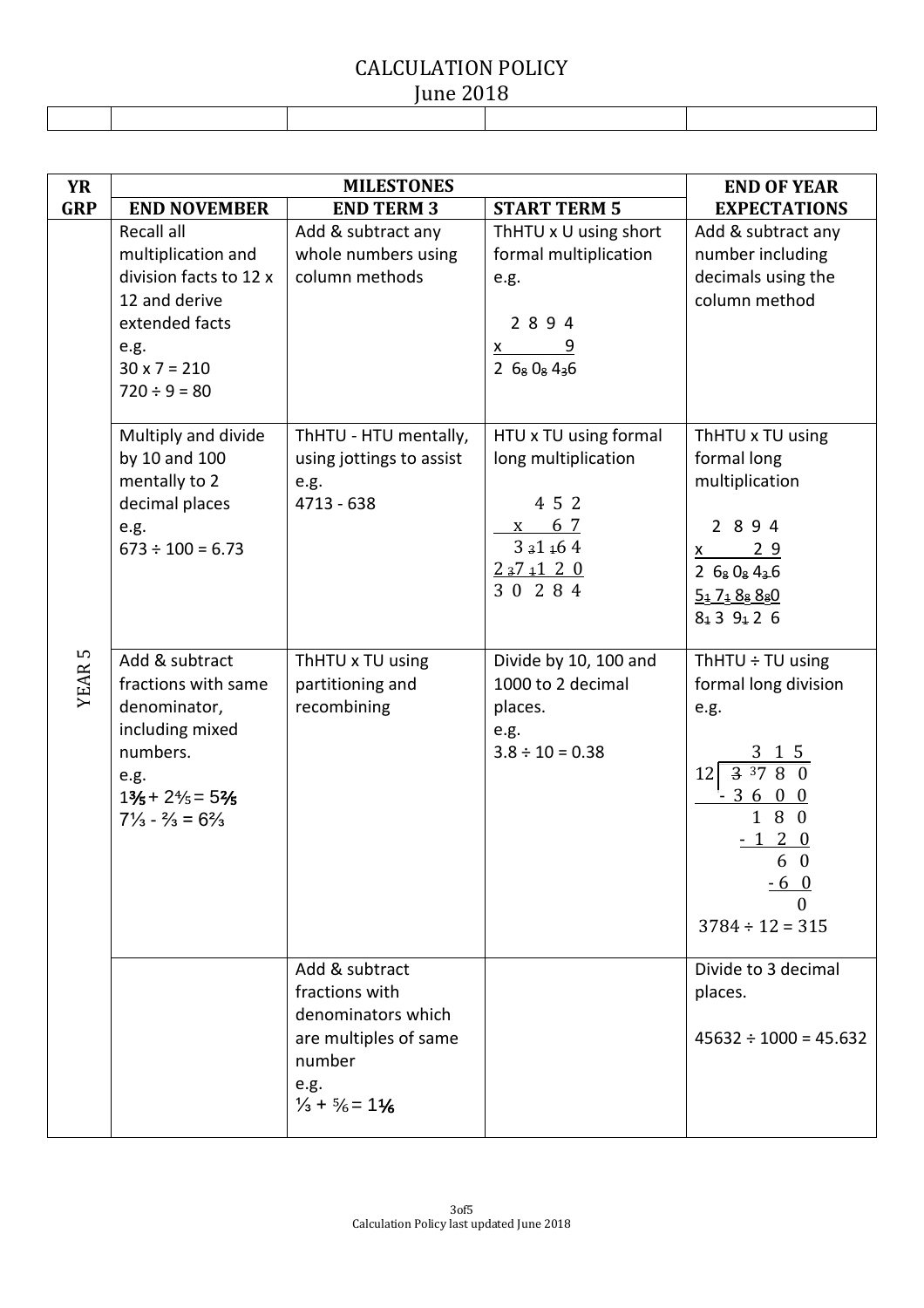| <b>YR</b>         | 1110000000<br><b>MILESTONES</b>                                                                                           |                                                                                                                                                                                                                                                                    |  |
|-------------------|---------------------------------------------------------------------------------------------------------------------------|--------------------------------------------------------------------------------------------------------------------------------------------------------------------------------------------------------------------------------------------------------------------|--|
| <b>GRP</b>        | <b>END NOVEMBER</b>                                                                                                       | <b>END TERM 3</b>                                                                                                                                                                                                                                                  |  |
|                   | Multiply or divide any 4 digit number by a 2-<br>digit number using formal long methods.                                  | Add and subtract number with different decimal<br>places using column methods.                                                                                                                                                                                     |  |
| YEAR <sub>6</sub> | Use order of operations correctly:<br><b>BoDMAS</b><br>Brackets; Divide, Multiply; Add; Subtract                          | ThHTU ÷ TU using formal long division including<br>remainders<br>e.g.<br>$3 \t1 \t5 \t13/12$<br>$\frac{33783}{3}$<br>12<br>$-3600$<br>1 8 3<br>$-120$<br>6 3<br>$-60$<br>3<br>$3784 \div 12 = 315$ r. $3/12$                                                       |  |
|                   | Add & subtract fractions with different<br>denominators by finding equivalent fractions.<br>$\frac{7}{8} - \frac{3}{5} =$ | Multiply a unit number with 2 decimal places by a<br>whole number<br>e.g. 4.26 x 5                                                                                                                                                                                 |  |
|                   | Multiply proper fractions and simplify the<br>answers.<br>$\frac{1}{6}$ X $\frac{3}{8}$                                   | Divide proper fractions and mixed numbers by<br>whole numbers<br>$\frac{4}{5} \div 2$<br>$4\frac{2}{3} \div 3$                                                                                                                                                     |  |
|                   |                                                                                                                           | Formal long division giving answers up to 2 decimal<br>places<br>e.g.<br>$3783 \div 12$<br>$\frac{3}{12} \frac{1}{3} \frac{5}{37} \cdot 2 \cdot 5$<br>$-3600$<br>$1 \t8 \t3$<br>$-1\ 2\ 0$<br>6 3<br>$\frac{-6}{3}$ 0<br>$-24$<br>6 0<br>$-60$<br>$\boldsymbol{0}$ |  |